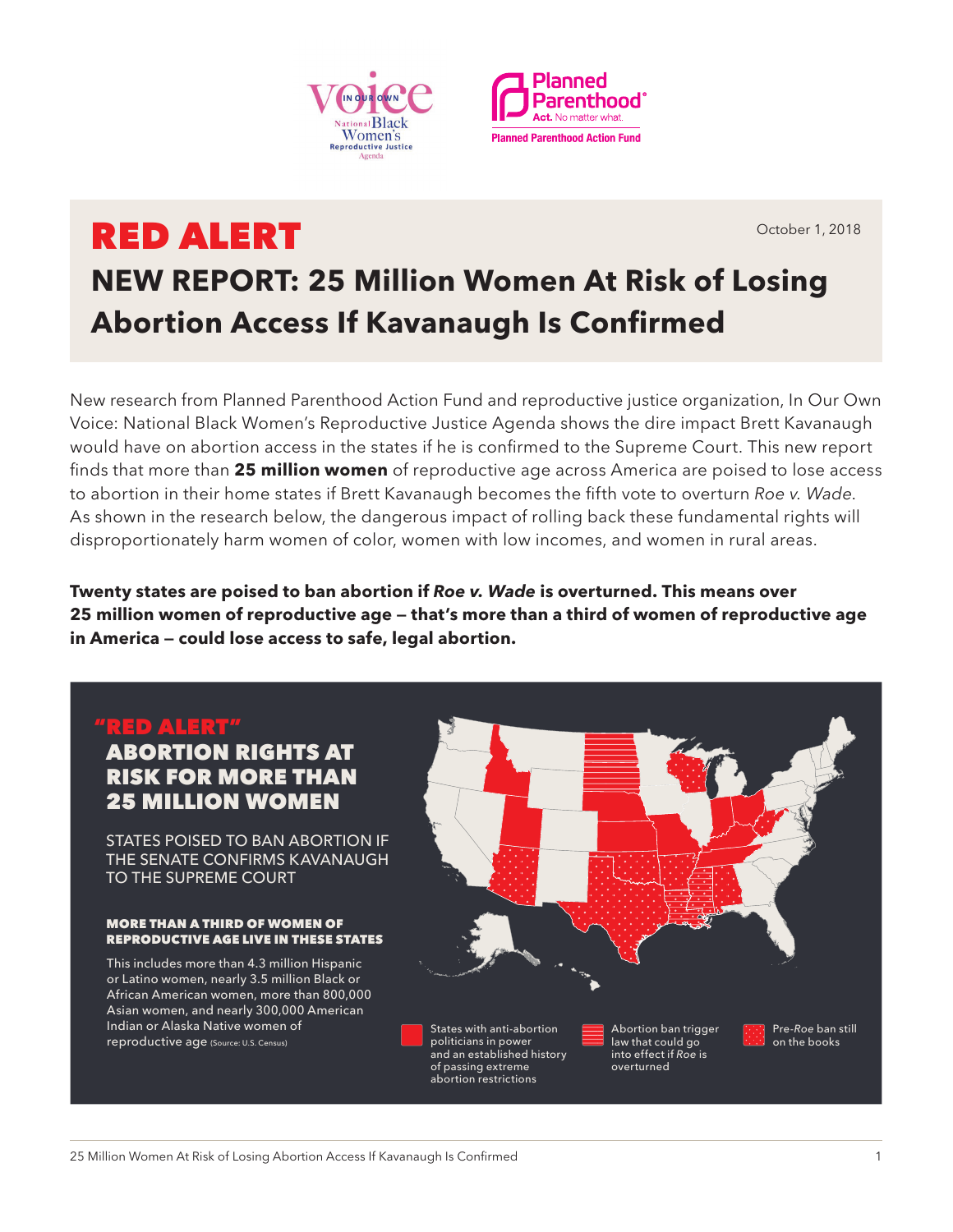Anti-abortion ideologues have been strategizing and mobilizing for years to push anti-abortion legislation in the states and fill the judicial pipeline with challenges to *Roe v. Wade*. Since January 2011, states have enacted more than 400 [abortion](https://www.guttmacher.org/article/2018/01/policy-trends-states-2017) [restrictions](https://www.guttmacher.org/article/2018/01/policy-trends-states-2017), and now 20 states are poised to ban abortion if *Roe v. Wade* is overturned. Four of those states — Louisiana, Mississippi, North Dakota, and South Dakota — have trigger laws on the books that could swiftly ban abortion if *Roe* is overturned. In the remaining 16 states, legislators have pushed through restrictions with one clear motive — to make abortion inaccessible. Justice Anthony Kennedy's retirement poses a grave risk for the 20 states where anti-abortion lawmakers control the legislatures.

• **Twenty states are at high risk for banning abortion, including:** Alabama, Arizona, Arkansas, Idaho, Indiana, Kansas, Kentucky, Louisiana (trigger law), Mississippi (trigger law), Missouri, Nebraska, North Dakota (trigger law), Ohio, Oklahoma, South Dakota (trigger law), Tennessee, Texas, Utah, West Virginia, Wisconsin

## **Why women of color will be hit the hardest if Brett Kavanaugh is confirmed:**

Because of the history of systemic racism and discriminatory public policy in this country, women of color have less access to health care. Even though the rate of unintended pregnancy has fallen to a 30-year low, racial health disparities still exist due to lack of health insurance and limited access to birth control, meaning women of color are still roughly [twice as likely](https://www.guttmacher.org/news-release/2016/us-unintended-pregnancy-rate-falls-30-year-low-declines-seen-almost-all-groups) [to experience an unintended pregnancy](https://www.guttmacher.org/news-release/2016/us-unintended-pregnancy-rate-falls-30-year-low-declines-seen-almost-all-groups) as White women. This helps explain why women of color [have more abortions](https://www.guttmacher.org/infographic/2017/abortion-rates-race-and-ethnicity) than White, non-Hispanic women, according to the Guttmacher Institute. Racism and other systemic barriers have also contributed to the disproportionate income inequality that makes Black people and Latinos in the U.S. [more likely](https://www.kff.org/medicaid/state-indicator/distribution-by-raceethnicity-4/?currentTimeframe=0&sortModel=%7B%22colId%22:%22Location%22,%22sort%22:%22asc%22%7D) to use federally funded insurance — which, in a majority of states, is barred from covering abortion in almost all cases — in order to access health care.

- The 25 million women include more than 4.3 million Hispanic or Latino women, nearly 3.5 million Black or African American women, more than 800,000 Asian women, and nearly 300,000 American Indian or Alaska Native women of reproductive age (see [U.S. Census\)](https://factfinder.census.gov/faces/nav/jsf/pages/index.xhtml).
- The Indian Health Service (IHS) provides all members of federally recognized Native American tribes and their descendants with health care, and federal policy requires that the IHS provide abortion in select cases. However, the Native American Women's Health Education Resource Center found that more than [85 percent of IHS facilities](https://www.ncbi.nlm.nih.gov/pmc/articles/PMC4167108/) [were non-compliant](https://www.ncbi.nlm.nih.gov/pmc/articles/PMC4167108/) and, in fact, did not provide abortion or refer patients to other abortion providers.
- In some states, legislators have used [cultural misinformation to craft restrictions](https://ihrclinic.uchicago.edu/sites/ihrclinic.uchicago.edu/files/uploads/Replacing%20Myths%20with%20Facts%20-%20Sex-Selective%20Abortion%20Laws%20in%20the%20United%20States.pdf?forcedefault=true) used to target Asian American women's access to abortion.
- Latina women and non-Hispanic Black women are [less likely to have access to family planning services,](https://www.healthypeople.gov/2020/topics-objectives/topic/family-planning) which can result in significantly lower rates of contraceptive use.
- For many women, these barriers effectively ban abortion. Many of the patients Planned Parenthood serves work jobs that don't offer paid time off or sick days. The cost of transportation, childcare, and time off work puts access to abortion just out of reach. This is hardest on people who already face barriers to accessing health care such as people of color, young people, and people with low incomes.
- Black, Hispanic, and Native American women experience poverty at [more than twice the rate](https://statusofwomendata.org/women-of-color/spotlight-on-women-of-color-poverty-opportunity-data/) of non-Hispanic White women, and may lack the financial resources or job flexibility to make the multiple trips required due to state restrictions. [\[Status of Women in the States](https://statusofwomendata.org/women-of-color/spotlight-on-women-of-color-poverty-opportunity-data/)]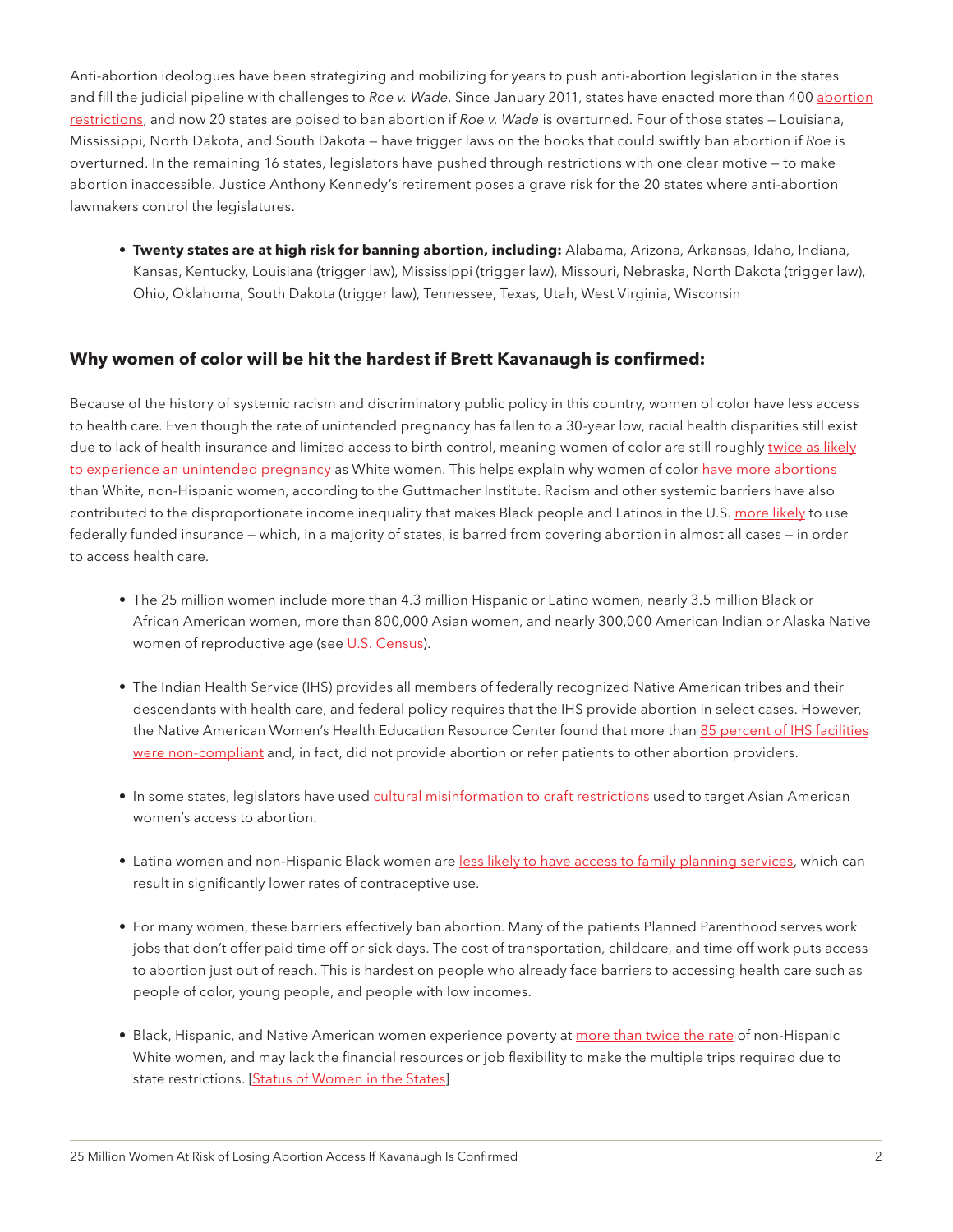# **Everything we know about Brett Kavanaugh makes it clear that if the Senate confirms him, he will turn the balance of the Supreme Court against women's constitutional rights, including the right to abortion.**

- Kavanaugh's record, his speeches, his testimony in front of the Senate Judiciary Committee, and even his email have all shown that he will gut *Roe v. Wade* and undermine abortion access if given the chance.
- President Trump has [promised](https://www.cnbc.com/2016/10/19/trump-ill-appoint-supreme-court-justices-to-overturn-roe-v-wade-abortion-case.html) to only nominate justices to the Supreme Court who would overturn *Roe v. Wade*.
- Kavanaugh [praised](https://www.vox.com/policy-and-politics/2018/7/12/17564048/brett-kavanaugh-roe-wade-views) a dissent in *Roe v. Wade*, calling the constitutional right to abortion a "freewheeling" reading of the U.S. Constitution.
- Kavanaugh [has already ruled against a woman's constitutional right to abortion.](https://slate.com/news-and-politics/2018/07/brett-kavanaugh-has-a-clear-record-against-roe-v-wade.html) Just last year, he attempted to use his judicial power to prevent a young undocumented woman in U.S. custody from accessing a safe, legal abortion. He did not respect this woman's constitutional right to abortion, and if he's appointed to the Supreme Court, he would rule to gut that right for all people.
- When Brett Kavanaugh was asked whether *Roe v. Wade* was decided correctly or whether he recognizes the right to privacy, he [refused](http://www.latimes.com/politics/la-na-pol-senate-kavanaugh-confirmation-20180905-story.html) to give a straight answer and [dodged](https://news.vice.com/en_us/article/bjbwv4/brett-kavanaugh-dodged-abortion-questions-by-saying-he-lives-in-the-real-world) the question dozens of times.
- Brett Kavanaugh tried to claim that senators didn't have anything to worry about by calling *Roe v. Wade* "settled law." However, that assertion is meaningless - by Kavanaugh's own admission [in an email](https://www.huffingtonpost.com/entry/kavanaugh-roe-wade-email-leak_us_5b913519e4b0162f472ab5dc), it can be overruled by the Supreme Court in the future. Importantly, Kavanaugh's email contradicts his sworn testimony that *Roe v. Wade* and *Planned Parenthood v. Casey* are "settled law."

## **Already for too many women in America, the right to safe, legal abortion exists in theory alone.**

The threat Kavanaugh's nomination poses to our rights and freedoms isn't theoretical — it's real, it's personal, and it's dangerous.

- Just two months ago, an Arkansas abortion restriction that would ban medication abortion in the state and eliminate access to abortion at all but one health center was allowed to take effect for a few weeks before it was again blocked by a federal court. Planned Parenthood had to immediately turn away patients, cancel appointments, and notify patients that they could no longer access medication abortion at all in the state, even if it's their strong personal preference or medically recommended.
- Kentucky is fighting to effectively ban abortion by shutting down the one health center in the state that provides safe, legal abortion.
- Missouri continues to enforce numerous laws that make abortion nearly inaccessible for countless women.

## **If confirmed, Brett Kavanaugh would likely rule on a pivotal abortion case within the next year.**

There are currently [13 abortion cases](https://thinkprogress.org/thirteen-cases-that-brett-kavanaugh-can-use-to-kill-roe-v-wade-ca418610b769/) and 25 total cases related to reproductive health care and rights that are one step away from the Supreme Court.